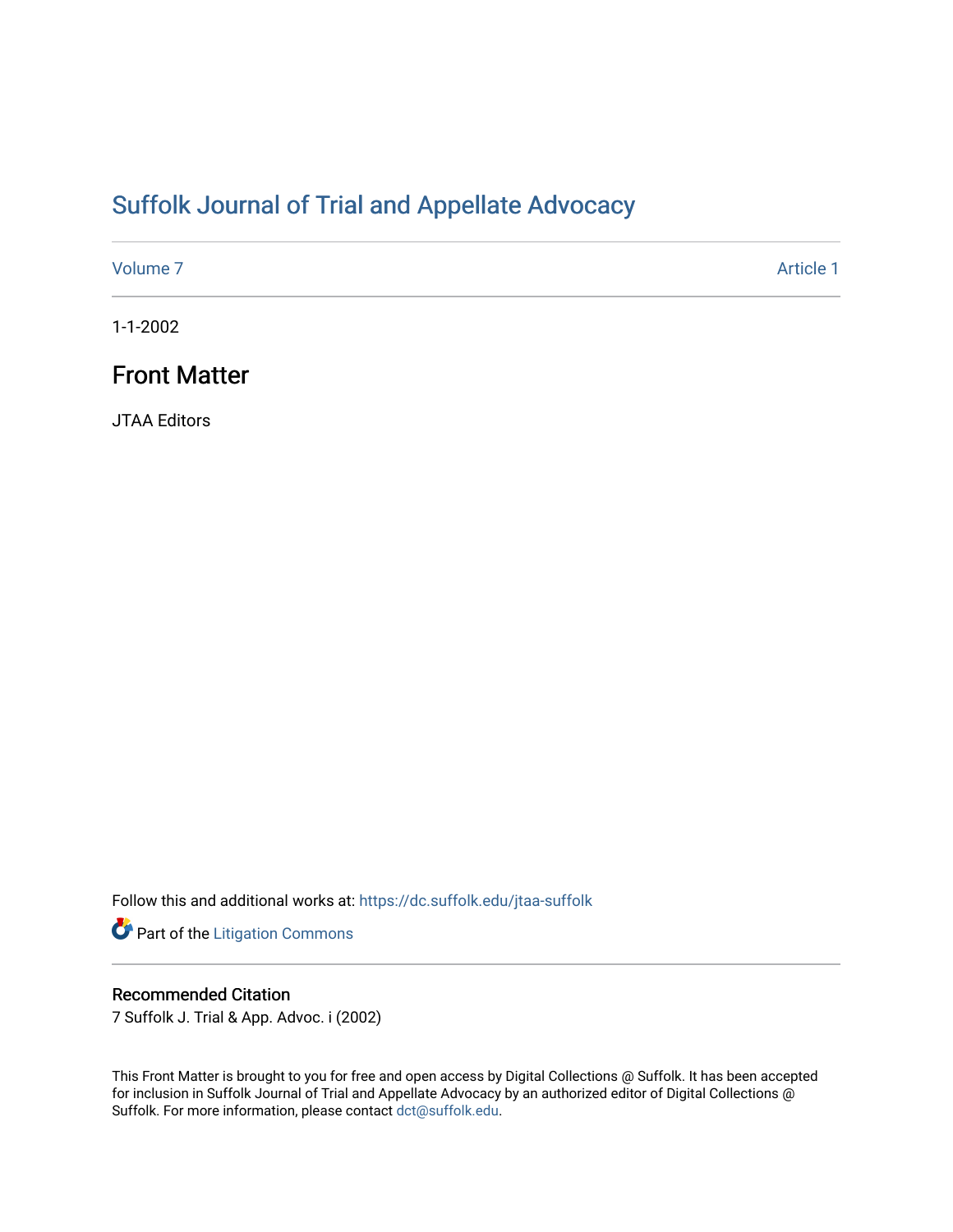MOOT **COURT** BOARD

# **SUFFOLK JOURNAL OF TRIAL & APPELLATE ADVOCACY**

**Volume VII 2002**



**SUFFOLK UNIVERSITY** LAW **SCHOOL ©** Copyright Suffolk University 2002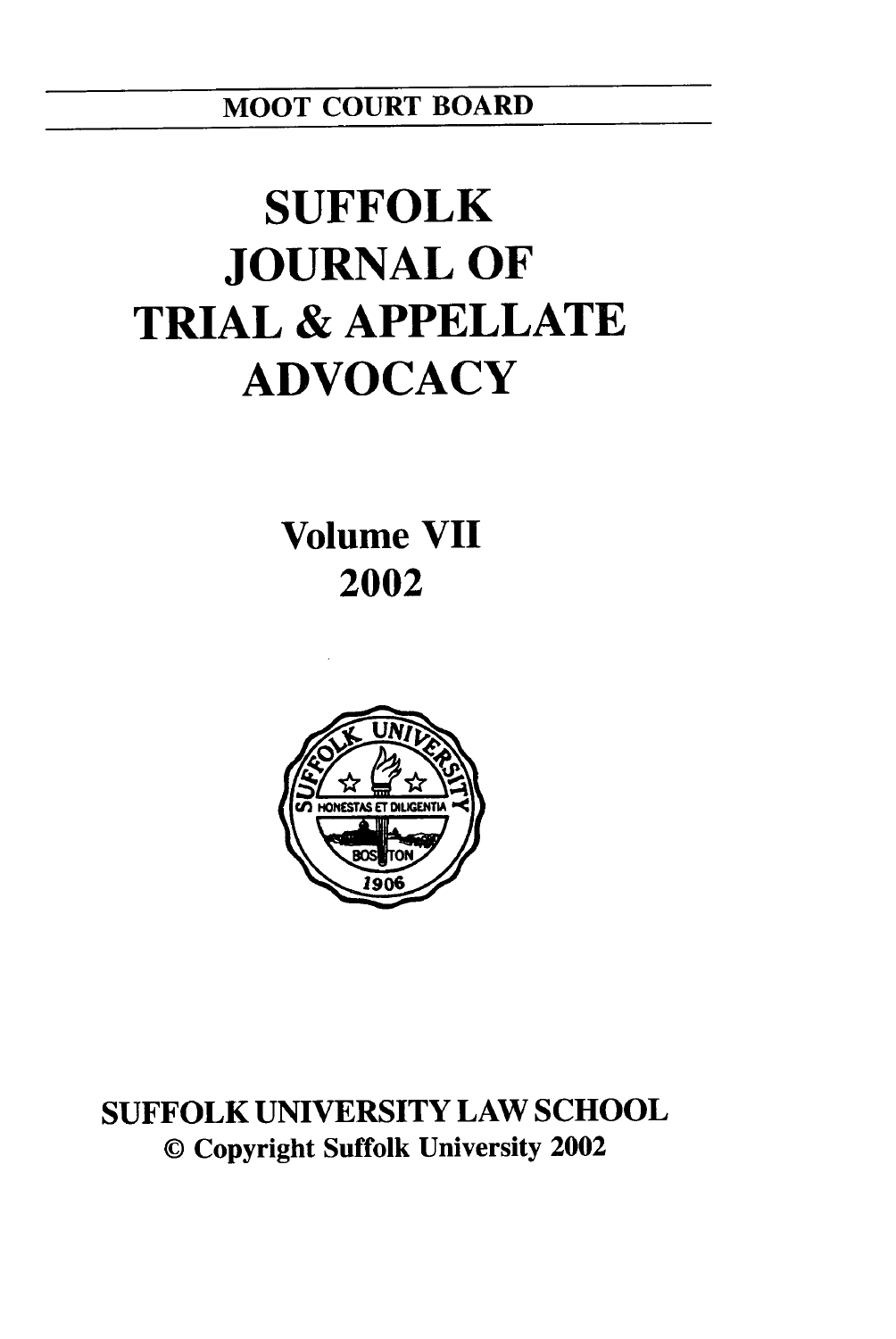*SUFFOLK JOURNAL OF TRIAL & APPELLATEADVOCACYis* published annually by the Suffolk University Law School Moot Court Board, 120 Tremont Street, Boston, Massachusetts 02108.

© Copyright Suffolk University 2002

Except as otherwise provided, articles in this issue may be copied for classroom use if (1) copies are distributed at or below cost; (2) author and publication are clearly identified; (3) each paper contains proper notice of copyrights; and (4) the *Suffolk Journal of Trial & Appellate Advocacy* is notified of such use.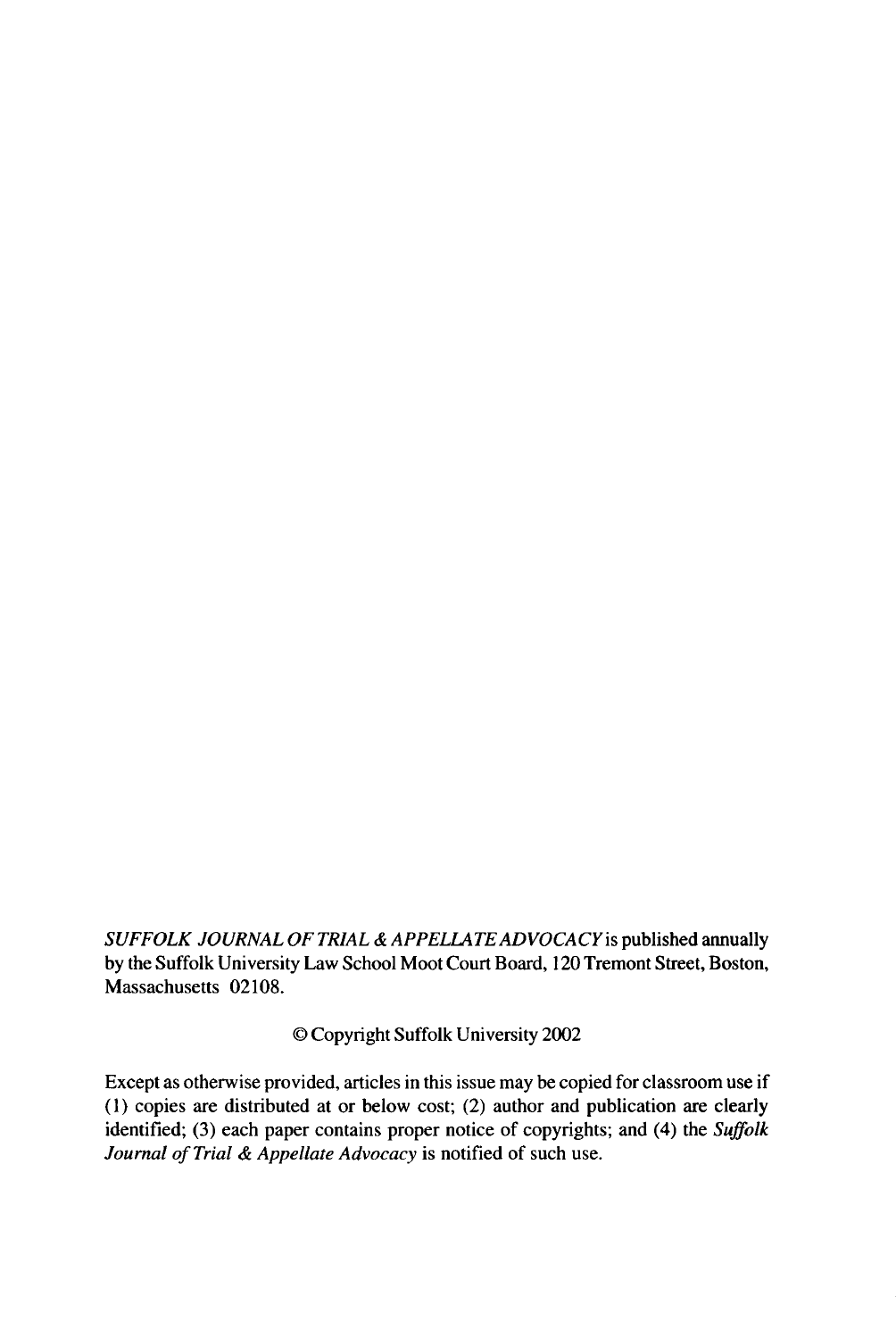### **SUFFOLK UNIVERSITY** LAW **SCHOOL**

#### UNIVERSITY ADMINISTRATION

David **J.** Sargent, **JD,** LLD (Hon.). President Francis X. Flannery. BSBA, MBA, CPA, Vice President and Treasurer Marguerite **J.** Dennis, BA, MA, Vice President for Development and Enrollment

#### LAW **SCHOOL ADMINISTRATION**

Robert H. Smith, BA. **JD,** Dean John **C.** Deliso. BS, **JD,** Associate Dean Bernard M. Ortwein. BA, **JD,** LLM, Associate Dean Marc G. Perlin, BA. **JD,** Associate Dean Bernadette Feeley, BS, **JD,** Dean of Students Lorraine D. Cove, Law Registrar, Assistant to the Dean Gail **G.** Brickley, Associate Registrar Cindy Capone, Assistant Registrar Gail N. Ellis, BA, **JD,** Dean of Admissions Melissa S. Olen, BA, MBA. Assistant Director of Admissions Michael W. Boylen, BA, **MS,** Admissions Counselor James P. Whitters, **III.** BA, **JD,** Director **of** Career Services Mary Karen Rogers, BS, **MS,** Associate Director of Career Services Maureen Ricciuti, BA, MA, Assistant Director of Career Services Dorothy Brooks Commons, BA, **MS,** Career Counselor Susan Meyer Ross, BA, **JD,** Career Counselor Michelle Dobbins, BS, MBA, Recruitment/Marketing Manager Career Services Cheryl L. Conner, BA, MA, JD, Assistant Director of Internship Program/Public Interest Advisor Jocelyn K. Allen, BS, MA, Director *of* Financial Aid Linda Cedar, Manager of Loan Processing & Systems Helen Logan. Financial Aid Counselor Marilyn L. Morehouse, BSBA, **MEd.** Director; Administration and Support Services Carole Wagan, BA, **JD,** Director, Advanced Legal Studies Gina Gaffney, BSBA, Director, Computer Resource Center Kathleen Elliott Vinson. BA, **JD,** Director, Legal Practice Skills Program Elizabeth M. McKenzie, **BA, MSLS, JD, Law** Librarian andAssociate Professor Herbert N. Ramy, BA, JD, Acting Director, Academic Support Program Deborah MacFail, BA, Director of Development Kerry Campbell, Director of Law School **Alumni** Relations

#### RESIDENT FACULTY

Marie Ashe, BA, Clark University; MA, Tufts University; **JD,** University of Nebraska; Professor **of** Law Jeffery Atik, **AB,** University of California-Berkeley; PhD, Universidad Autonoma **de** Madrid; **JD,** Yale University; Professor of *Law* Michael Avery, BA, LLB, Yale University; Associate Professor of **Law** R. Lisle Baker, **AB.** Williams College; LLB, Harvard University; Professor of Law Carter **G.** Bishop, **BS,** Ball State University; MBA, **JD,** Drake University; LLM, New York University; Professor of **Law** Karen Blum. BA, Wells College; **JD,** Suffolk University; LLM, Harvard University; Professor of Law Eric **D.** Blumenson, BA. Wesleyan University; **JD,** Harvard University; Professor *of* Law Barry Brown, AB, **MEd,** *JD.* Harvard University; Professor of Law Stephen **J.** Callahan, AB, Middlehury College; **JD.** Suffolk University; Professor of Law, Coordinator of Clinical Programs Rosanna Cavallaro, AB, **JD,** Harvard University; Associate Professor of Law Gerard **J.** Clark, BA, Seton Hall University; **JD,** Columbia University; Professor of Law. Director of Internship Program William T. Corbett, AB, Providence College; MBA. Boston College; **JD,** Suffolk University; LLM. Boston University; Associate Dean and Professor of Law Joseph **D.** Cronin, **AB,** MA. Boston College; **JD,** Boston University; Professor of Law Kate Nace Day, BA, Manhattanville College; **JD,** University of California, Berkeley; Professor of Law Victoria **J.** Dodd, BA, Radcliffe College; **JD,** University of Southern California; Professor of Law Malcolm M. Donahue, AB, Harvard University; **JD.** Boston University; LLD (Hon.), Roger Williams College; Professor of Law Steven M. Eisenstat, **BA, MEd,** State University of New York-Buffalo; **JD,** Northeastern University; Professor of Law Clifford **E.** Elias, BA, Yale University; **JD,** Boston University; Professor of Law Valerie C. Epps, BA. University of Birmingham, England; **JD.** Boston University; LLM, Harvard University; Professor of Law John E. Fenton. Jr., AB. College of the Holy Cross; **JD.** Boston College; LLM, Harvard University; Dean and Professor of Law Steven Ferrey, BA. Pomona College; MA, **JD,** University of California-Berkeley; Professor of Law Thomas Finn, BA, Brown University; **JD,** Georgetown University; Professor of Law

Keith R. Fisher, AB, Princeton University, **JD,** Georgetown University; Professor **of** Law

Joseph Franco, BA, University of Notre Dame; MA, **JD,** Yale Law School, Associate Professor of Law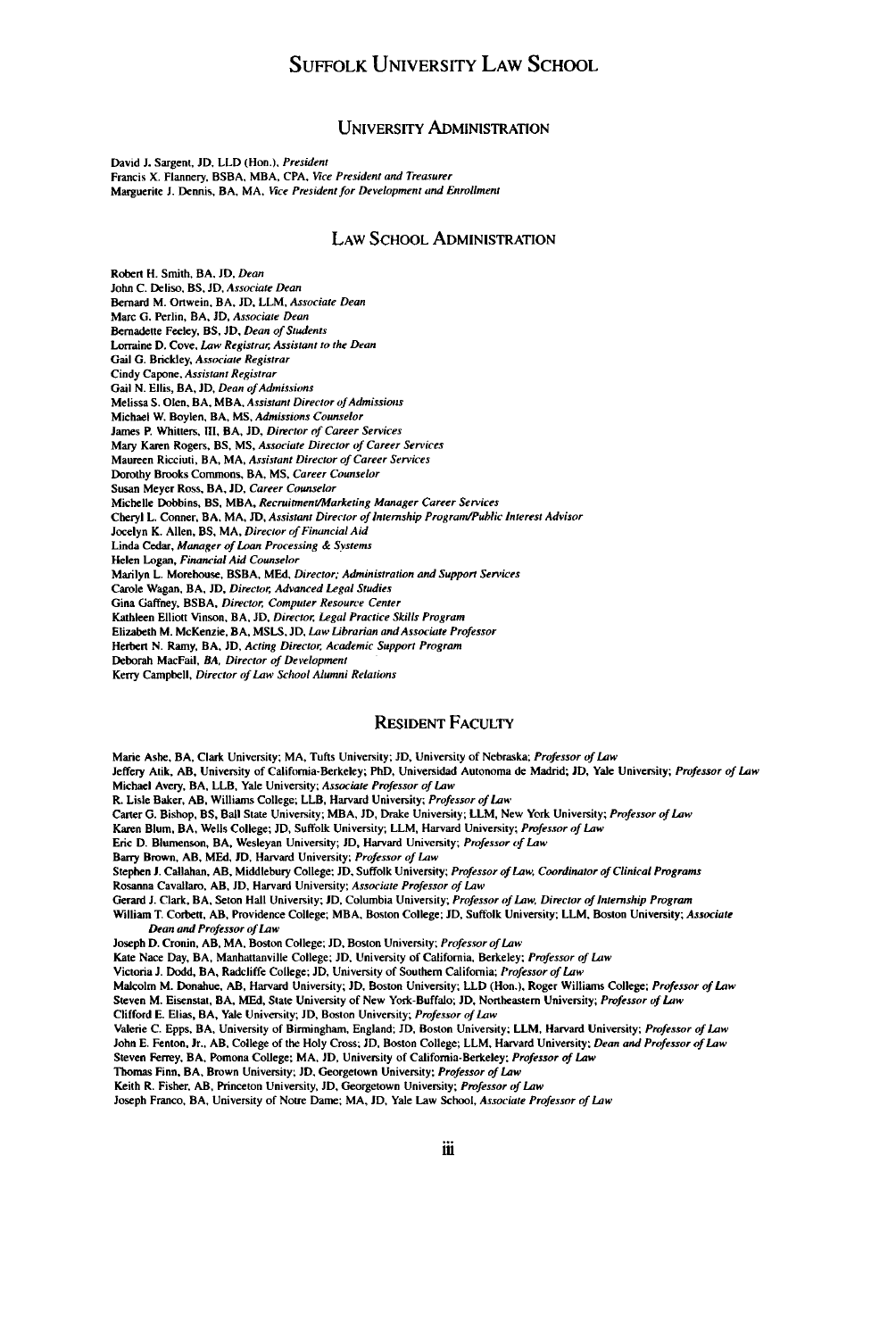Joseph Glannon, BA, MAT. **JD,** Harvard University; Professor of Law

Dwight Golann, BA, Amherst College; **JD,** Harvard University; Professor of Law

Lorie M. Graham, BS, JD, Syracuse University: LLM, Harvard University: Assistant Professor of Law

Marc D. Greenbaum, BA, Rutgers University; JD, Boston College: Professor of Law

Stephen C. Hicks, MA, LLB, Downing College, Cambridge, England; LLM, University of Virginia; Professor of *Law*

Cecil **J.** Hunt, **II,** AB, Harvard University; **JD,** Boston College Law School; *Visiting* Associate Professor *of Law*

Catherine T. Judge. BBA, Boston University; **JD,** LLM, Suffolk University: Professor *of* Law

Benjamin Kaplan, AB, City College of New York; LLB, Columbia University; LLD (Hon.) Harvard University; Distinguished Professor of *Law*

Bernard V. Keenan, BA, College of the Holy Cross; JD, Georgetown University; LLM, Columbia University; Professor of Law Charles P Kindregan, Jr., BA, MA, LaSalle University; **JD,** Chicago-Kent College of Law of the Illinois Institute of Technology;

LLM, Northwestern University; Professor of Law Thomas F. Lambert, Jr., AB, LLB, University of California-Los Angeles; BA, BCL, MA, Oxford University; Distinguished Professorof Law

Herbert Lemelman, **AB,** Northeastern University; **JD,** Boston University; LLM, New York University; Professor of Liw

Joseph P. McEttrick, **AB, JD,** Boston College; MPA. Harvard University: Professor of Law

Stephen Michael McJohn, BA, **JD,** Northwestern University; Associate Professor of Law

Elizabeth M. McKenzie, BA, Transylvania University; **JD,** MSLS, University of Kentucky; Director of *Law* Library and Associate Professor of Law

Janice Mueller, BS, Virginia Polytechnic Institute. JD, William Mitchell College of Law, Assistant Professor of *Law*

Russell **G\_** Murphy. **BA,** University of Massachusetts; **JD,** Suffolk University; Professor of Law

- John **J.** Nolan. BS. College of the Holy Cross; **JD,** Suffolk University; LLM, Harvard University; Professor *offLaw* Bernard M. Ortwein, BA, University of Richmond, JD. Suffolk University; LLM, Harvard University; Associate Dean *and*
- Professor *of Law*
- Marc G. Perlin, BA, Boston University, **JD,** Northeastern University; Professor of Law

Richard M. Perlmutter, AB, Tufts University; LLB, Harvard University; Professor of Law

Richard G. Pizzano, AB, **JD,** Suffolk University; Professor of *Law*

Anthony P Polito, BS, Massachusetts Institute of Technology; JD, Harvard University; LLM, New York University; Assistant Professor **of Law**

Donald L. Polk, BS, MSW, Fordham University; **JD,** Suffolk University; Visiting Associate Professor *of Law*

Elbert L. Robertson, BA, Brown University; MA. University of Pennsylvania, Wharton School of Business; **JD,** Columbia University School of Law; Assistant Professor *ofLaiw*

Charles E. Rounds, Jr., BA, Columbia University; **JD.** Suffolk University; Professor of *Lair*

Michael Rustad, **BA.** University of North Dakota. MA. University of Maryland; PhD. Boston College; **JD,** Suffolk University; LLM, Harvard University; Professor of Law

Anthony B. Sandoe, AB, Williams College; **JD,** Boston College, Professor of *Law*

David **J.** Sargent, **JD,** LLD (Hon.), Suffolk University; President and Professor of *Law*

John R. Sherman, BS, Georgetown University; **JD,** Harvard University; LLM, Boston University; Professor *of* Laiw

Linda Sandstrom Simard, BS, University of Delaware; **JD,** Boston College *Associate* Professor of *Law*

Tommy F. Thompson, BS, University of Notre Dame; **JD,** Indiana University; Professor of Law

Richard Vacco, AB, Colby College. JD. Suffolk University; Professor of *Law*

Robert P. Wasson, Jr., **AB, JD,** Harvard University; Professor *of Las;* (Visiting Professor Cleveland Marshall College of *Law 1997-1998)*

Timothy Wilton, AB. **ID,** LLM, Harvard University; Professor of Law

Jeffrey **D.** Wittenberg. BA. San Francisco State University; **JD.** University of California-Hastings; Professor of Law

David C. Yamada. BA, Valparaiso University, Indiana; **JD,** New York University; Associate Professor of Law

#### **UNIVERSITY** PROFESSOR

Hon. Joseph R. Nolan, BS, LLB, Boston College

#### PROFESSORS EMERIT

Edward J. Bander, AB, LLB, Boston University; MLS, Simmons College

Charles M. Burnim, BS, University of Massachusetts; **JD,** Boston University

Brian T. Callahan, AB, LLB, Boston College

Alfred **1.** Maleson, BS, Johns Hopkins University; **JD,** University of Maryland; LLM, Harvard University

Thomas J. McMahon, AB, College of the Holy Cross; **JD,** Georgetown University

Patricia Brown, BA, MBA, **JD,** Suffolk University; MTS, Gordon-Conwell Theological Seminary; Law Librarian Emeritus

#### **ADJUNCT** FACULTY

Daniel Ahearn, BA, University of Rochester; **JD,** Suffolk University

Peter Ambrosin, AB, College of the Holy Cross; **JD,** Boston College

Barbara Anthony, BS. MA, Northeastern University; **JD,** Suffolk University

John **A.** Armstrong, BS, Bentley College; MBA, Pace University; PhD, Boston University

Thomas Barker, BA, Jacksonville University; **JD.** Suffolk University

Dianne Bissonette, BA, University of Massachusetts; MA, University of Maryland; **JD,** Suffolk University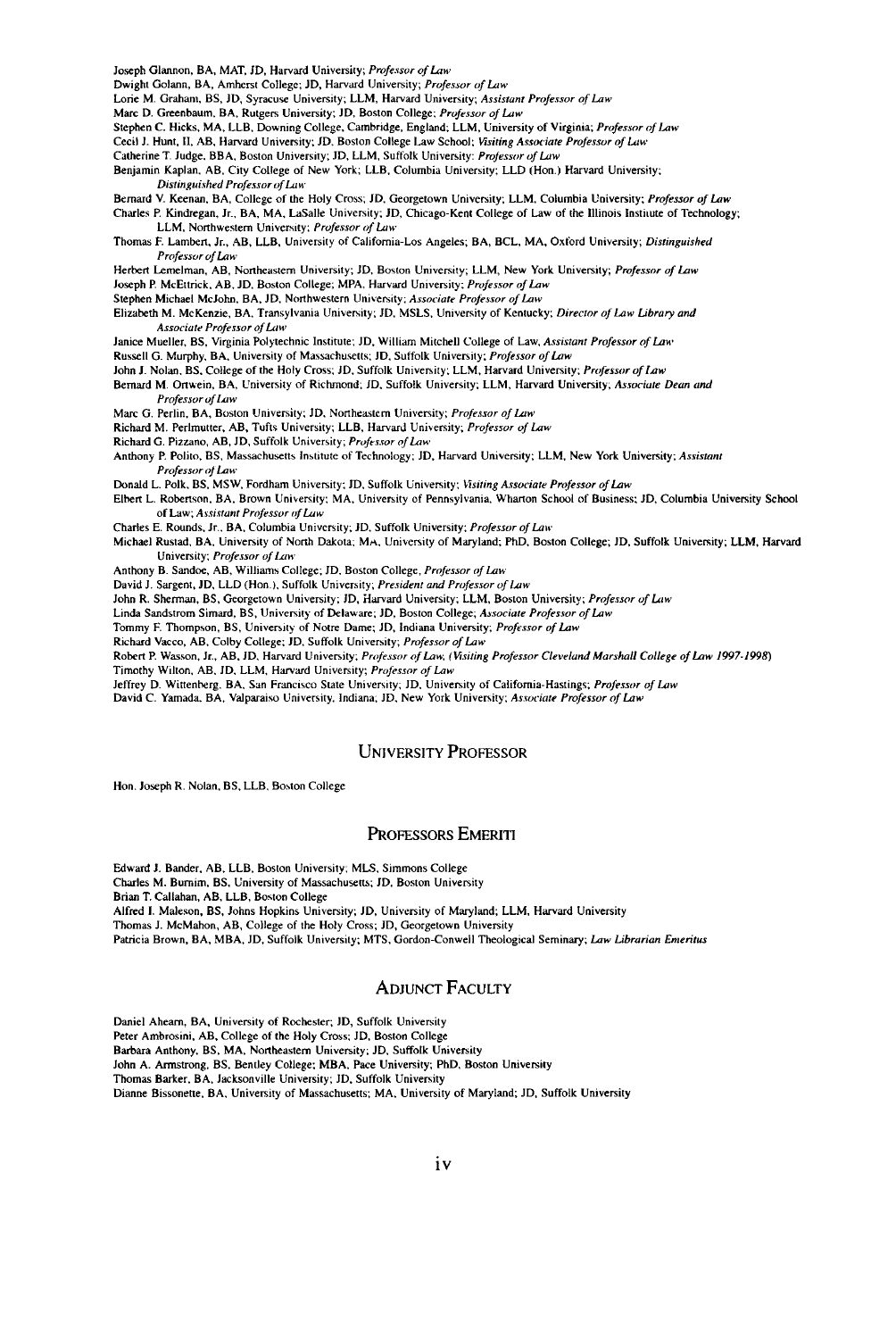Henry B. Bock, Jr., BA. **St.** Andrews Presbyterian College; MSW, University of Tennessee; **JD,** Suffolk University Charles Bowser, BA. Boston College; **JD,** Boston College Hon. Raymond **J.** Brassard, AB. **JD,** Boston College Melanie Brown, BA, Wellesley College; **JD,** University of Virginia; Candidate for Masters of Law, Tufts University, Fletcher School of Government David **E.** Brook. BS, University of Rhode Island; **MS,** Northeastern University; **JD,** Georgetown University Michael R. Brown, BA. Bowdoin College. **JD,** Columbia University Brian P. Burke. BA, Boston College; *JD,* Georgetown University Michelle Carron, BS, University of New Hampshire. **JD,** Suffolk University; LLM, Boston University Dragan M. Cetkovic, **JD,** Suffolk University; LLB, Zagreb University; LLM, Boston University Stacey L. Charming, AB, Brown University; **JD,** Boston University Thomas **J.** Chappell, BA, MA, State University of NY at Stonybrook; **JD,** Boston College Kerry Choi, AB, **JD.** Boston University Stephen Y. Chow. *AB.* **MS,** Harvard University; **JD,** Columbia University Doris Chriswell. BA, Pennsylvania State University; **JD,** Suffolk University Henry Clay, AB, Dartmouth College; **JD,** Boston University John B. Cochran, BA, Hobart College; MA, Rutgers University; **JD.** Suffolk University Cynthia Cohen, BA, Brown University; MAT, University of Chicago; **JD,** Harvard University Jerry Cohen, BME, Rensselaer Polytech Institute; **JD,** George Washington University Cheryl L. Conner, BA, Mount Holyoke College; MA, University of Michigan; **JD,** Harvard University T. Richard Cuffe, AB, Providence College; **JD,** Suffolk University Mary Dacey White, AB, College of the Holy Cross; **JD,** Suffolk University; LLM, Boston University Cyrus Daftary, BA, Indiana University; **JD,** University of Dayton; LLM, Temple University Carl M- DeFranco. Jr., **BS,** Merrimack College; **JD,** Vermont Law School Thomas Dickinson, AB, College of the Holy Cross; **JD,** Suffolk University Michael DeMarco, BA. **JD,** Suffolk University Gordon L. Doenfer, BA, Amherst College; LLB, Harvard University Terrence B. Downes, AB, Harvard University; **JD,** Suffolk University Maria Dwyer, BA, College of the Holy Cross; **JD,** Suffolk University; LLM, Boston University Thomas M. Finneran, BS, Northeastern University. **JD,** Boston College Mark **A.** Fischer, BA, Emerson College; **JD.** Boston College Robert Fitzpatrick, BS, **MS,** University of San Francisco; **JD,** Suffolk University Brian P. Flanagan, BA, Tufts University; **JD,** Catholic University Hon. Francis Frasier, AB, MA, University of New Hampshire; **JD,** Boston College Sally Gaglini, BA, Brandeis University; **JD.** Suffolk University Serge Georges, BA, Boston College; **JD,** Suffolk University Hon. Linda Giles, BS, McGill University; **JD,** New England School of Law Hon. Edward M. Ginsburg, AB, **JD,** Harvard University Frederick T. Golder, BA. University of Massachusetts; LLB, Suffolk University; LLM, New York University Hon. Joseph Grasso, AB, Dartmouth College; **JD,** Harvard University Stephanie Miller Greene, BA, Princeton University; MA, Boston College, **JD,** Boston College Hon. Bonnie Griffin, BA, Regis College; **JD,** Suffolk University Stanley Grifith. AB, Brown University; **JD,** Depaul University Dean P. Hanley, BA, Swarthmore College; **JD,** Harvard University William C. Hillman, **JD,** LLM, Boston University John Hislop, **111,** BA, University of Massachusetts at Amherst; **JD,** Suffolk University Thomas Holland, BA, MA, PhD, University of Nebraska; **JD,** Harvard University Brian Hurley, AB, College of the Holy Cross; **JD,** Suffolk University Hon. John **J.** Irwin, Jr., AB, *JD,* Boston College Cheryl **A.** Jacques, BS, Boston College; **JD,** Suffolk University James A. Janda. BS, LaSalle College; **JD,** Dickinson School of Law Eddie Jenkins, BA, College of the Holy Cross; **JD,** Suffolk University Gary Jenkins, BA, Columbia University; **JD,** Washington University: LLM in Taxation. University of Miami Francis **E.** Johnson, BA, **St.** Thomas Aquinas College; **JD,** Suffolk University Brian Kelly, BS, University of Notre Dame; **JD,** Suffolk University Paul Kelly, AB, College of the Holy Cross. **JD,** Suffolk University William P. Kennedy, Jr., BA, College of the Holy Cross; **JD,** Suffolk University Hon. Carol **J.** Kenner, BA, Syracuse University; **JD,** New England School of Law Cameron Kerry, BA, Harvard University; *JD,* Boston College Eric Kramer, BA, Williams College, PhD, University of Pennsylvania; **JD,** Harvard University James Krasnoo, AB, Harvard University; MA, Northeastern University; **JD,** University of Chicago Dennis Lacroix, AB, **JD,** Boston College Mary **E.** Landergan, BA, Wellesley College; MA, University College, Dublin, Ireland; **ID,** Columbia University Hon. Paul K. Leary, BA, **JD,** Suffolk University Celia Leber, BS, Boston University; **JD,** Suffolk University Leonard L. Lewin, BA, **JD,** Suffolk University Nelson Lovins, BA, Tufts University; **JD,** Suffolk University David A. Lowy, BA, University of Massachusetts; **JD,** Boston University James M. Lynch, BA, Providence College; **JD,** George Mason University Donald Mahoney, BS, Merrimack College; **MS,** Northeastern University; **JD,** New York Law School Juan M. Marcelino, AB, Brandeis University; **JD,** Catholic University; LLM, Georgetown University Hon. John G. Martin, AB, Harvard University; MBA, Babson College; **JD,** Suffolk University Timothy E. McAllister, BA, Williams College; **JD,** University of Pennsylvania

Miliene McCutcheon, **BS, JD,** Northeastern University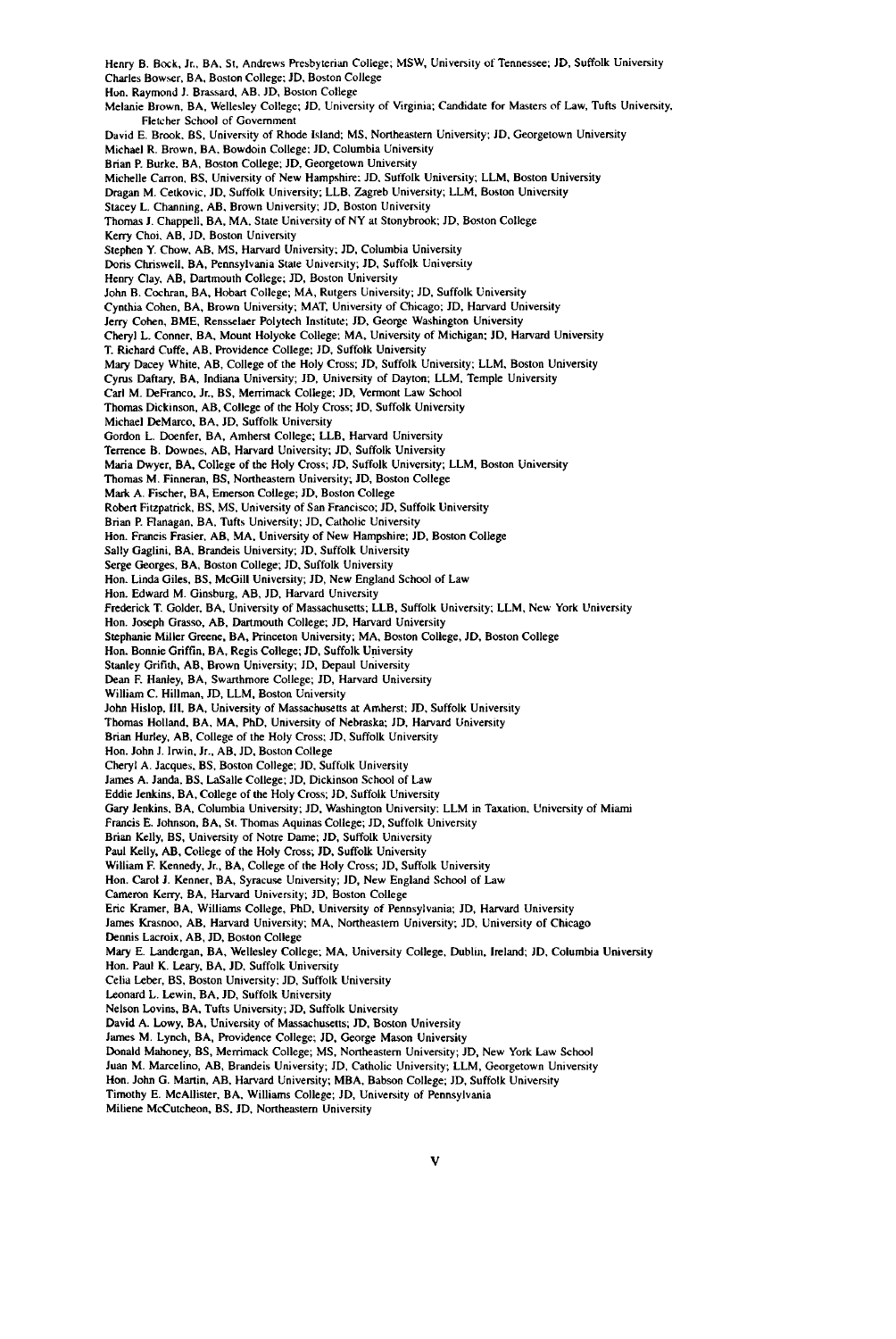Walter H. McLaughlin, Jr., AB, **JD,** Harvard University Stephen R. McNaught, BSBA, Boston College; MBA, **JD,** Suffolk University William F. McSweeny. Ill. BA, Boston College. **JD,** Suffolk University Hon. Rosemary H. Minehan, BS, **JD,** Suffolk University Sheila H. Mondshein. BA, Barnard College; **JD,** Boston University Susan Montgomery. BFA, MA, Rhode Island School of Design; JD, Northeastern University Alex L. Moschella, BA, Villanova University; **JD,** Suffolk University Ronald E. Myrick, **BS,** University of Louisville; **MS,** Arizona State University; **JD,** Loyola University of Chicago **E.** Melvin Nash, BA, Brandeis University; *JD,* Boston College Alfred **J.** O'Donovan, **AB,** Holy Cross College. **JD,** Suffolk University; LLM, New York University **A.** John Pappalardo, BA, Bowdoin College: *JD,* Suffolk University William M. Parker, BA, Amherst College; **JD,** University of New York at Buffalo; MA, Fletcher School of Law and Diplomacy, Tufts University Julie **0** Petrini, BA, Boston College; **JD,** Duke University Robert L. Quinan. BS, Boston College; LLB, Suffolk University James Richards, BA, MA, University of Massachusetts at Amherst; **JD,** Suffolk University Louis Rizoli, BA, College of the Holy Cross; **JD,** Suffolk University Jane Rocamora, BA, Mt. Holyoke; **JD,** Northeastern University Mitchel S. Ross, BS, Correll University; **JD,** Harvard University Hon. Robert C. Rufo, BS, Boston College; **ID,** Suffolk University Ivy V. Schram. BS, University of Miami, **MS,** University of Houston; **JD,** Suffolk University Terry Philip Segal, BA, Amherst College; LLB. Yale University Kathryn S. Shea, **AB,** Harvard/Radcliffe; **JD,** Boston College

Gregory V. Sullivan, BA Boston College; JD, Suffolk University

Christopher **J.** Supple, BA, College of the Holy Cross; **JD,** Duke University

Philip Swain, BS, Tufts University; **JD.** Northwestern University

Joel B. Swets, BA, Colby College; **JD,** Suffolk University; LLM, Boston University

Hon. W. Stephen Thayer, **I11,** BA, Belmont Abbey College; **JD,** John Marshall

Robert **J.** Tosti, BS, **MS,** University of Massachusetts at Amherst; **JD,** Suffolk University

Kenneth Trevett, BA, Colgate University; **JD,** Suffolk University

Thomas Turano, BS. **MS,** University of Rhode Island; ScM, Brown University; **MS,** Worcester Polytechnic Institute; **JD,** Suffolk University

Emil Ward, BS, Dickinson College; *JD,* Northeastern University

William J. Wedge, BA. Dartmouth; **JD.** Suffolk University; LLM, Boston University

Steven Weiner, **AB.** Harvard College; LLB, Yale University

Marilyn **J.** Wellington, BA, Emmanuel College; *JD,* Boston College

James Whitters, **I11,** BA, Trinity College; **ID,** Boston College

Richard L. Zisson, BS, Boston University; **JD,** Suffolk University

#### CLINICAL FACULTY

Nelson M. Arocar. **BA,** University of Massachusetts; **JD,** Northeastern University

Christine Butler, BA, Salem State College; **JD,** Suffolk University

Ellen M. Caulo, BA, **JD.** Boston College; Director, Prosecutor Program

Cheryl Connor, BA, Mount Holyoke: **MA.** University of Michigan; **JD,** Harvard University

Toney DeMarco. BA, Norwich University; **JD.** Suffolk University

Karen Hurvitz, BA, University of Pennsylvania: **JD.** Georgetown University

Maureen Monks, **BA,** University of Connecticut; **ID,** Boston University

John David Schatz, BA, University of Massachusetts; **JD,** Suffolk University

Douglas Smith, BA, University of Massachusetts, Amherst; **JD,** University of Texas

#### SPECIAL FACULTY FOR THE CLINICAL AND INTERNSHIP PROGRAMS

John Barter, BA, University of Massachusetts; **JD,** Northeastern University John Courtney, **BA,** University of Notre Dame; **JD,** Suffolk University Francis Doucette, BA, University of Massachusetts. Boston; MA, PhD, Harvard University; **JD,** Northeastern University Scott Gediman, BS, Lehigh University; **JD,** Boston University Connie Karassas, BA, Boston University; JD; College of William and Mary

#### WRITING ASSISTANCE AND ACADEMIC SUPPORT PROGRAM

Herbert N. **Ramy, BA,** University of Massachusetts; *JD.* Suffolk University Lisa R. Freudenheim, BA, Tufts University; **JD,** New York University School of Law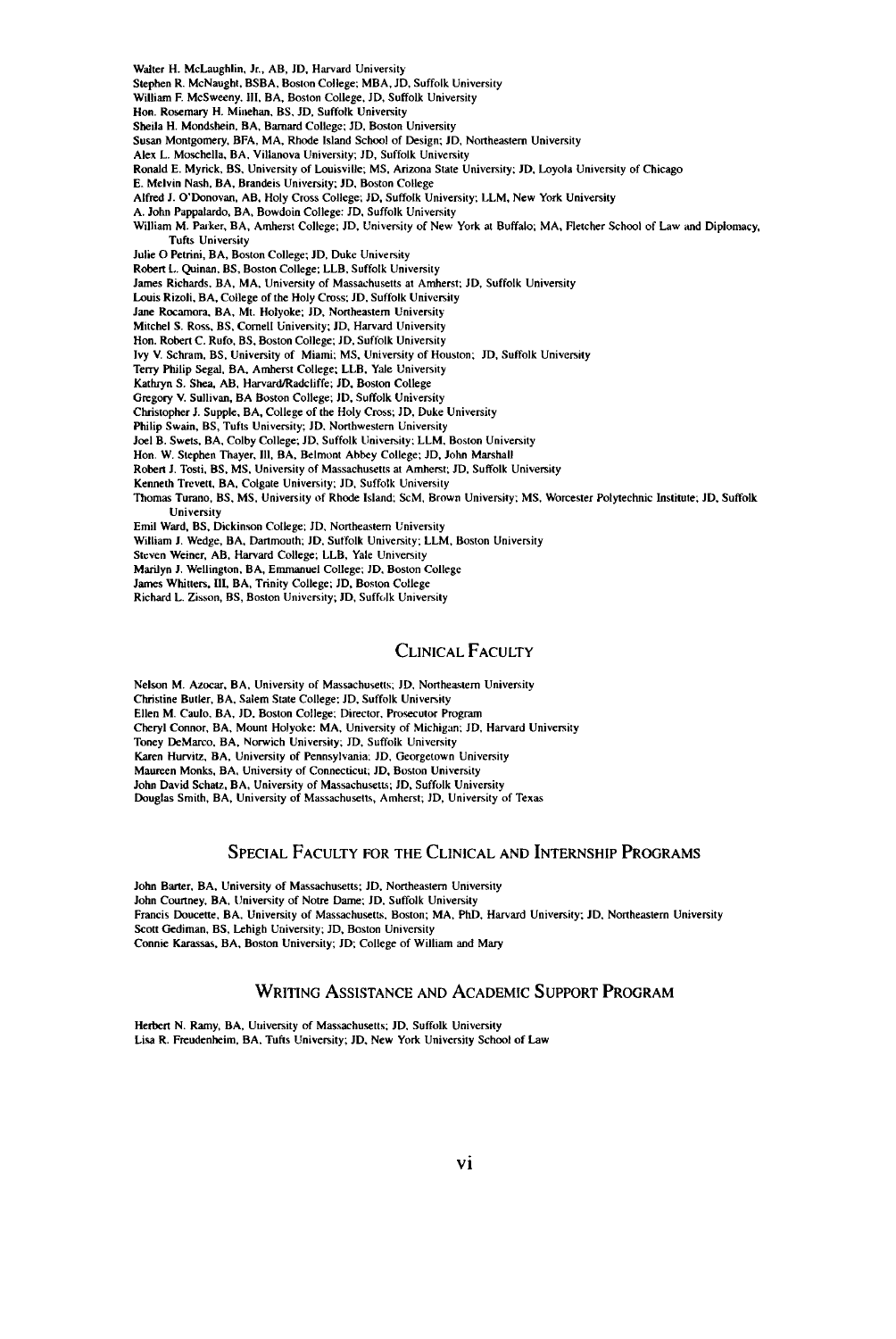#### **LEGAL** PRACTICE **SKILLS** PROGRAM

**Kathleen** Elliott Vinson. **BA,** Stonehill College; **JD.** Suffolk University Wendy **B.** Davis, BA, University of Massachusetts; **JD,** Boston College Geraldine **C.** Griffin. BA. Occidental College; **JD, MPA, Harvard** University Sharon Hoffman, BA, University of Pennsylvania; **JD, Cornell** University Philip Kaplan, BS, Bentley College; **JD,** Suffolk University Amy **Kolb,** BA, Yale University; **JD.** Harvard University Karen M. **Lally,** BA, Fairfield University; **JD,** Seton Hall University Ann T. McGonigle. BA, Brown University; **ID,** Northeastern University Elyse Diamond Moskowitcz, **BA,** Binghamton University; **ID,** Fordham University School of Law Kirsten K. Soldberg, BA. Haverford College; **JD,** University of Michigan Elizabeth K. Stillman, **BA,** Tufts University; **JD,** Northeastern University

PROFESSIONAL LIBRARY STAFF

Elizabeth M. McKenzie, BA, Transylvania University; MSLS, **JD,** University of Kentucky, Director

Susan D. Sweetgall. **BA.** MLS, Syracuse University; **JD,** Suffolk University; Assistant Directorfor Public Services

David M. Turkalo, BS. University of Massachusetts-Dartmouth; **MLS,** University of Rhode Island; Assistant Directorfor Technical Services Madeline **Wright, BA,** Northeastern University; **MLS,** Simmons College; Pallor Librarian

James **A.** Barrett, BA, Suffolk University; **MLIS,** University of Rhode Island; SystemsTechnical Services Librarian

Dominick **J.** Grillo, BA, Williams College; **MSLS.** School of Library Science, Columbia University; **JD,** Chicago-Kent College, Computer and Electronic Services Librarian

Elizabeth Gemellaro. **BA,** State University of New York at Stony Brook; **MLS,** State University of New York at Albany; Senior Reference Librarian

Ellen Heckworth, BA, University of South Florida; **MLS,** University of North Carolina; **JD,** Boston College; Legal Reference Librarian Ellen V. Delaney, BA, Boston College; **MLS.** Simmons College; **JD.** New England School of Law; Legal Reference Librarian Amy Jordan, BS, Salem State College; **MS,** Simmons College, Reference Librarian

#### **SUFFOLK** UNIVERSITY BOARD OF **TRUSTEES**

William **J.** O'Neill, Jr.. Esq., Chairman, Executive Vice President, Administration and Finance and Chief Financial **Officer,** *Polaroid* Corporation Edward F. McDonnell, Vice-Chairman, Senior Advisor to Joseph **E.** Seagrams **& Sons** David **J.** Sargent, Esq., President, Suffolk University Francis **X.** Flannery, Vice President and Treasurer, Suffolk University Joseph B. Shanahan, Jr., Esq., Clerk Shanahan Haladyna Law Offices The Hon. Marianne B. Bowler. **U.S.** Magistrate Judge for the District of Massachusetts Thomas **J.** Brown, President, Jobs Clearinghouse The Hon. Lawrence L. Cameron, *The* Sullivan Group, Retired Chief Justice, District Court Department South Boston Division Dorothy **A.** Caprera, Esq., Of Counsel, Law Offices of **S.** Anthony Caprera John **M.** Corcoran, Partner; Perkins, Smith **&** Cohen **UP** Robert B. Crowe, Esq., **Partner;** Perkins. **Smith & Cohen** LLP Stanley R. Dennis, **CPA,** Quincy Gerard F. Doherty, Esq., Boston Dennis M. Duggan, Jr., Esq., Partner, Peabody **&** Brown Mary R. Ferris, Tax Auditor, **U.S.** Treasury Department Leonard Florence, Wallace Silversmith International Silver Robert W. Gardner, Jr., Esq. Margaret A. Geraghty, Geraghty Real Estte (Retired) Michael K. Gillis, Esq., Gillis & Bikofsk. *P.C.* Jeanne M. Hession, Esq., Retired Vice President and Associate Counsel. Boston Safe Deposit and Trust General Joseph P. Hoar, **USMC,** (Retired) **J.** P *Hour* and Associates, Inc. **J.** Robert Johnson, Founder/President, *Yankee* Marketers Inc. The Honarable Paul **J.** Liacos, (Retired) Chief Justice of the Massachusetts Supreme Judicial Court James F. Linnehan, Esq., Law Office of *James* **F** *Linnehan* Nicholas Macaronis, Esq., Macaronis Law Firm Gail M. Mansfield, Director of Development, The Epilepsy Foundation of MA and RI Ralph C. Martin **I,** Esq., Suffolk County District Attorney John J. O'Connor, Managing Partner, Pricewaterhouse Coopers Brian T. O'Neill, Esq., Law Offices of Brian T. O'Neill, PC. **Carol** Sawyer Parks, President, Sawyer Enterprises John C. Scully, **CLU,** President and Chief Executive *Officer, LUMRA* International James F. Sullivan, Esq., The Sullivan Group Richard **J.** Trifiro, Esq. Francis M. Vazza, Partner, Vazza Associates Beverly M. Wright. Chairperson, Wampanoag Tribe of Gayhead

**Harry** Zohn, PhD, Professor of German Emeritus, Brandeis University